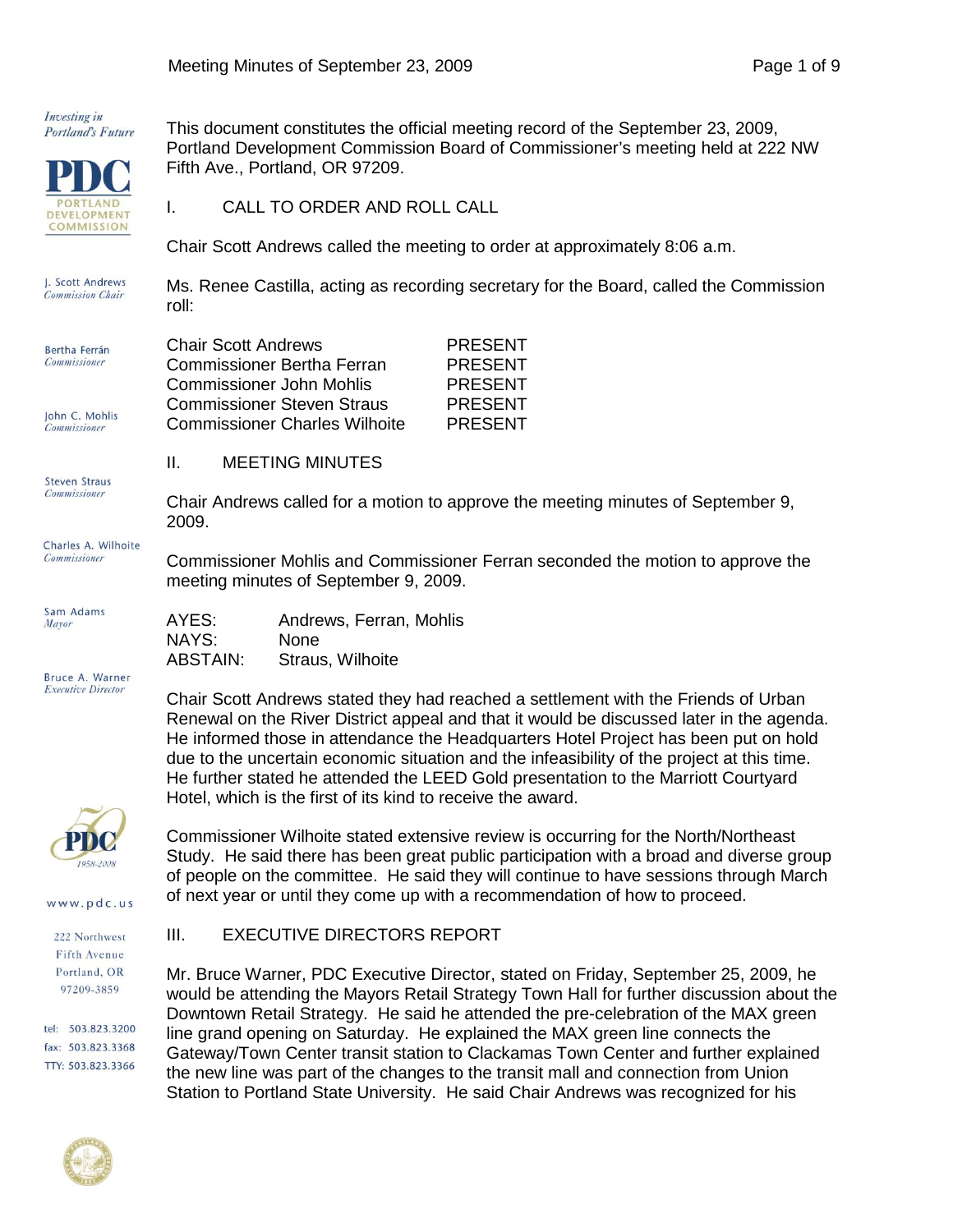efforts on behalf of the downtown business community. In addition, PDC was acknowledged by TriMet and the Federal Transit Administration for their support as well. Mr. Warner also spoke briefly about the Headquarters Hotel project. He said the discussion regarding the hotel began in 1989 and it was with sadness he learned that due to the downtown in the economy and fewer resources the project was not possible to move forward as currently conceived. He said the Mayor has indicated his support of the Oregon Convention Center and welcomes ideas to ensure it is being utilized to full capacity. Mr. Warner expressed his thanks to the project partners involved as well as PDC staff for all of their support and hard work.

Chair Andrews echoed Mr. Warner and expressed his thanks for all of the organizations involved with the Headquarters Hotel for their time and effort.

## IV. PUBLIC COMMENT FOR ITEMS NOT ON THE AGENDA

As there were no public comments for items not on the agenda, Chair Andrews moved to the consent agenda.

### V. CONSENT AGENDA

Chair Andrews called for a motion to adopt the consent agenda:

Resolution No. 6735, titled, "Authorizing a Grant Agreement with Reach Community Development, Inc. for the Community Builders Program in an Amount not to exceed \$125,000 for the Repair of Homes for Low-income and Disabled Seniors in the Lents Town Center Urban Renewal Area."

Resolution No. 6737, titled, "Appoint Mr. John Tortorici to the North Macadam Urban Renewal Advisory Committee."

Commissioner Wilhoite moved and Commissioner Mohlis seconded the motion to adopt Resolution Nos. 6735, and 6737.

AYES: Andrews, Ferran, Mohlis, Straus, Wilhoite NAYS: None

Commissioner Wilhoite referred the Board to the Lab Holdings item that appeared on the previous agenda and asked what determines if a project is still financially feasible and what type of analysis is done before additional funds is added to a project.

Chair Andrews stated the additional funds for this project is important because it will assist in the design and making sure the project lines up correctly with the bridge that will enter into the "the Fields" parks project.

Mr. Warner replied the development agreements use standardized language agreed upon by our legal counsel. Further staff works with the developer to come with a plan that is more than just an idea; that the project has agreement and commitment from all sides. Further, that the project has gone through the due diligence process to determine economic feasibility.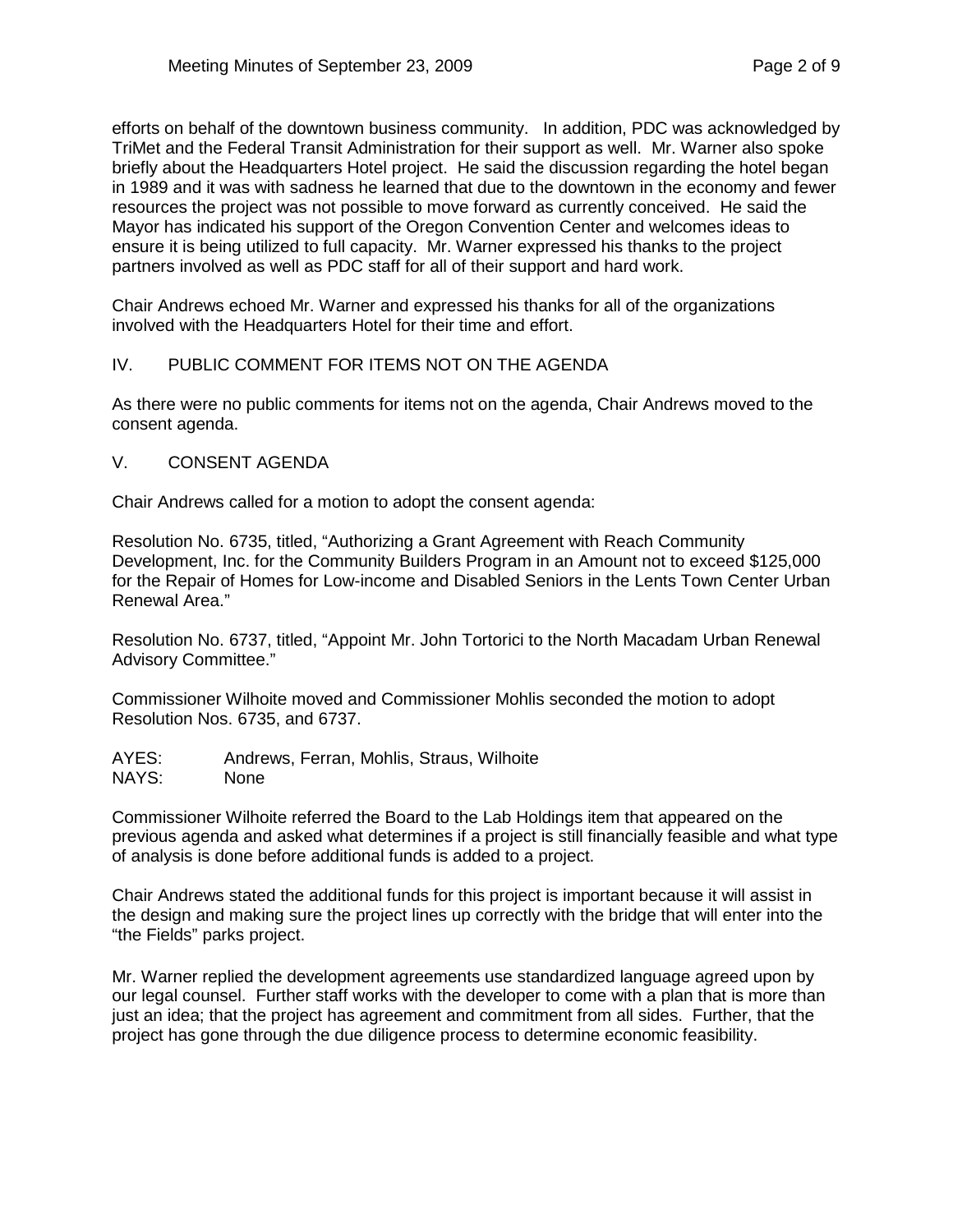Chair Andrews called for a motion to adopt Resolution No. 6738, titled, "Authorizing a Predevelopment Loan with Project Seed, LLC in an Amount Not to exceed \$100,000 for Schematic Design for Centennial Mills in the River District Urban Renewal Area."

Commissioner Wilhoite moved and Commissioner Ferran seconded the motion to adopt Resolution No. 6738.

AYES: Andrews, Ferran, Mohlis, Wilhoite NAYS: None ABSTAIN: Straus

#### VI. HATS OFF AWARDS

Ms. Sandy Reina introduced the Hats Off Awards with a brief description of the program. The Board presented the recipients their awards.

VII. APPROVAL OF SECOND AMENDMENT TO THE AMENDED AND RESTATED RIVER DISTRICT URBAN RENEWAL PLAN

Mr. Eric Iverson and Mr. Robert Alexander presented Report No. 09-113, titled, "Approval of Second Amendments to the Amended and Restated River District Urban Renewal Plan."

Mr. Iverson stated on June 25, 2008, the PDC Board approved the Amended and Restated River District Urban Renewal Plan ("the Amended and Restated Plan"). Among other things, the Amended and Restated Plan i) increased maximum indebtedness from \$224,780,350 to \$549,500,000, ii) expanded the boundaries of the River District Urban Renewal Area, and iii) identified additional urban renewal projects of benefit to the City. Thereafter, an organization called the Friends of Urban Renewal (Appellants) filed an appeal of the Amended and Restated Plan with the Oregon Land Use Board of Appeals (LUBA). During the pendency of the appeal, major urban renewal projects identified in the Amended and Restated Plan were put on hold.

On January 30, 2009, LUBA issued a ruling finding technical problems with the Report supporting the Amended and Restated Plan and remanded the action to the City to correct the identified problems. PDC and the City revised the Report in response to the LUBA finding, and on June 24, 2009, the City again approved the Amended and Restated Plan.

On July 15, 2009, the Friends issued a Notice of Intent to Appeal to LUBA the City's second adoption of the Amended and Restated Plan.

Mr. Iverson explained over the past few months, the City, PDC and the Appellants have engaged in discussions regarding the possible settlement of the dispute. On September 9, 2009, it was announced that the parties had agreed that if the PDC Board adopted a Second Amendment to the River District Urban Renewal plan reducing the maximum indebtedness from \$549,500,000 to \$489,500,000, the Appellants would dismiss its appeal. The PDC Board is being asked to approve such an amendment. He said by settling this matter, PDC may immediately proceed with a number of critically important projects, including the funding of the Resource Access Center and investing in the City's century-old Union Station. It will also enable PDC to proceed with key projects such as the acquisition of the United States Post Office site and will free up funds to assist small businesses, complete affordable housing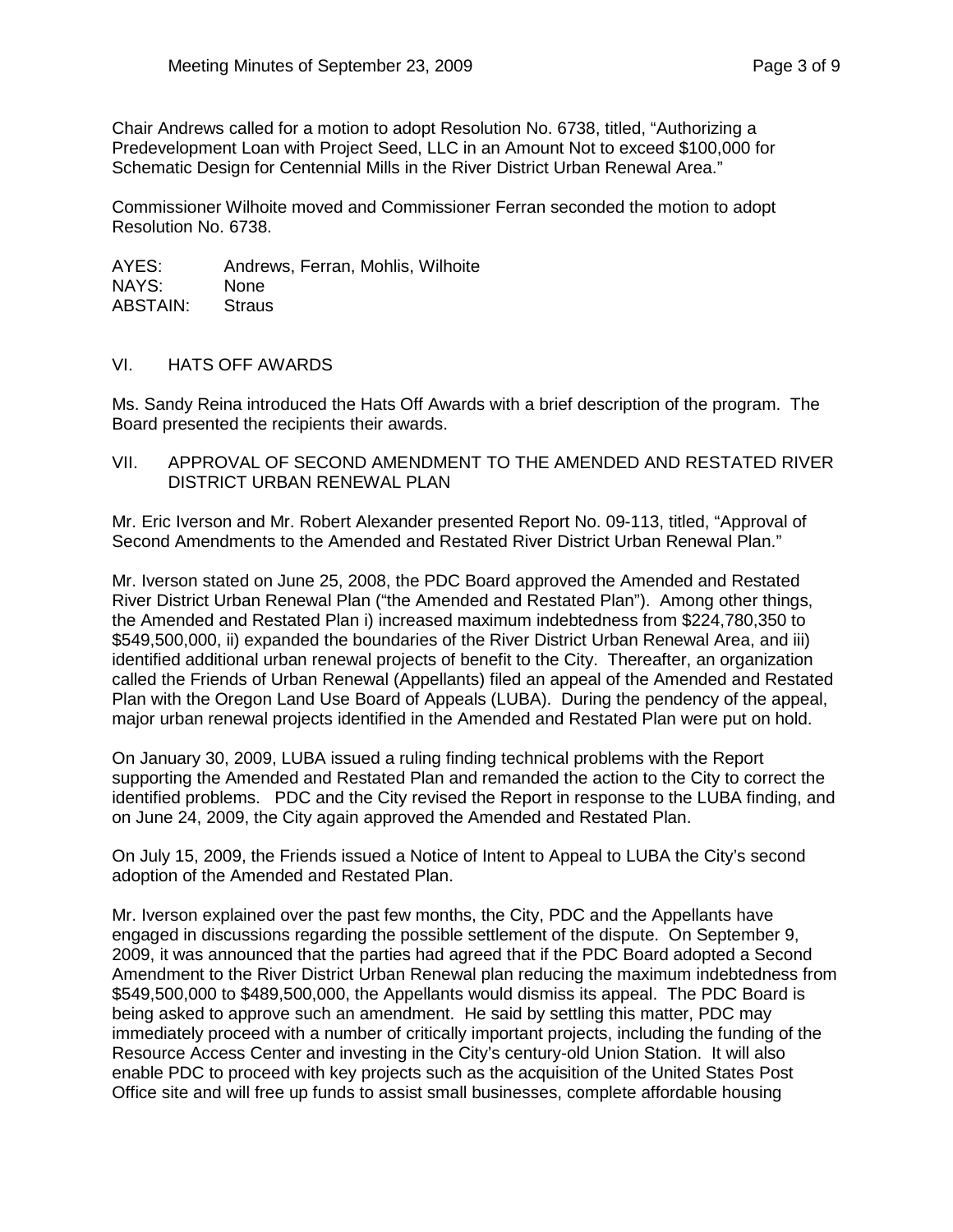projects and pursue other necessary infrastructure improvements. In these particularly challenging economic times, it is PDC's highest priority to respond to a compelling set of community needs as quickly as possible and to channel available funding to help stimulate the local economy and create jobs.

Mr. Iverson further stated the reduction of maximum indebtedness is deemed a minor amendment and only requires the approval of the PDC Board. Action by the Portland City Council is not required.

Mr. Alexander stated the action would approve the Second Amendment to the Amended and Restated River District Urban Renewal Area Plan (Amendment). The Amendment reduces the maximum indebtedness of the River District Urban Renewal Area (River District) by \$60,000,000, from \$549,500,000 to a total of \$489,500,000. He said approval of the Amendment resolves a legal appeal concerning the River District, enabling the funding of key projects such as the Resource Access Center, Union Station and acquisition of the United States Post Office site. Additionally, funds will be available to assist small businesses, complete affordable housing projects and pursue other necessary infrastructure improvements.

Chair Andrews called for a motion to adopt Resolution No. 6739, titled, "Approving the Second Amendment to the Amended and Restated River District Urban Renewal Plan."

AYES: Andrews, Ferran, Mohlis, Straus, Wilhoite NAYS: None

VIII. FISCAL YEAR 2009-10 BUDGET AMENDMENT NO. 1

Ms. Julie Cody and Mr. Tony Barnes presented Report No. 09-114, titled, "Fiscal Year 2009-10 Budget amendment No. 1."

Mr. Tony Barnes stated the action would formally amend the current fiscal year (FY) 2009-10 Adopted Budget for the first time this year, in the following ways:

- 1. Adds expenditure appropriations for River District amendment projects expected to spend during FY 2009-10 – primarily for the Resource Access Center;
- 2. Adds carryover of funding for specific projects and programs that were committed during the prior fiscal year (FY 2008-09) but appropriation authority was not established in the FY 2009-10 Adopted Budget due to limitations on how many changes could be recognized between the Approved and Adopted stages (April-June) or timing of projects were not yet known; and
- 3. Specific adjustments to resources such as recognizing actual FY 2009-10 Beginning Fund Balances.

Mr. Barnes said, in sum, FY 2009-10 Budget Amendment No. 1 increases the total PDC budget from \$275,620,626 in the FY 2009-10 Adopted Budget to \$323,333,914 including Transfers, Contingency and Reserves. Excluding Transfers, Contingency and Reserves total budgeted expenditures are decreased from \$215,519,181 to \$256,068,387.

Chair Andrews called for a motion to adopt Resolution No. 6740, titled, "Approving Budget Amendment No. 1 for the Fiscal Year Beginning July 1, 2009 and Ending June 30, 2010; and Making Appropriations."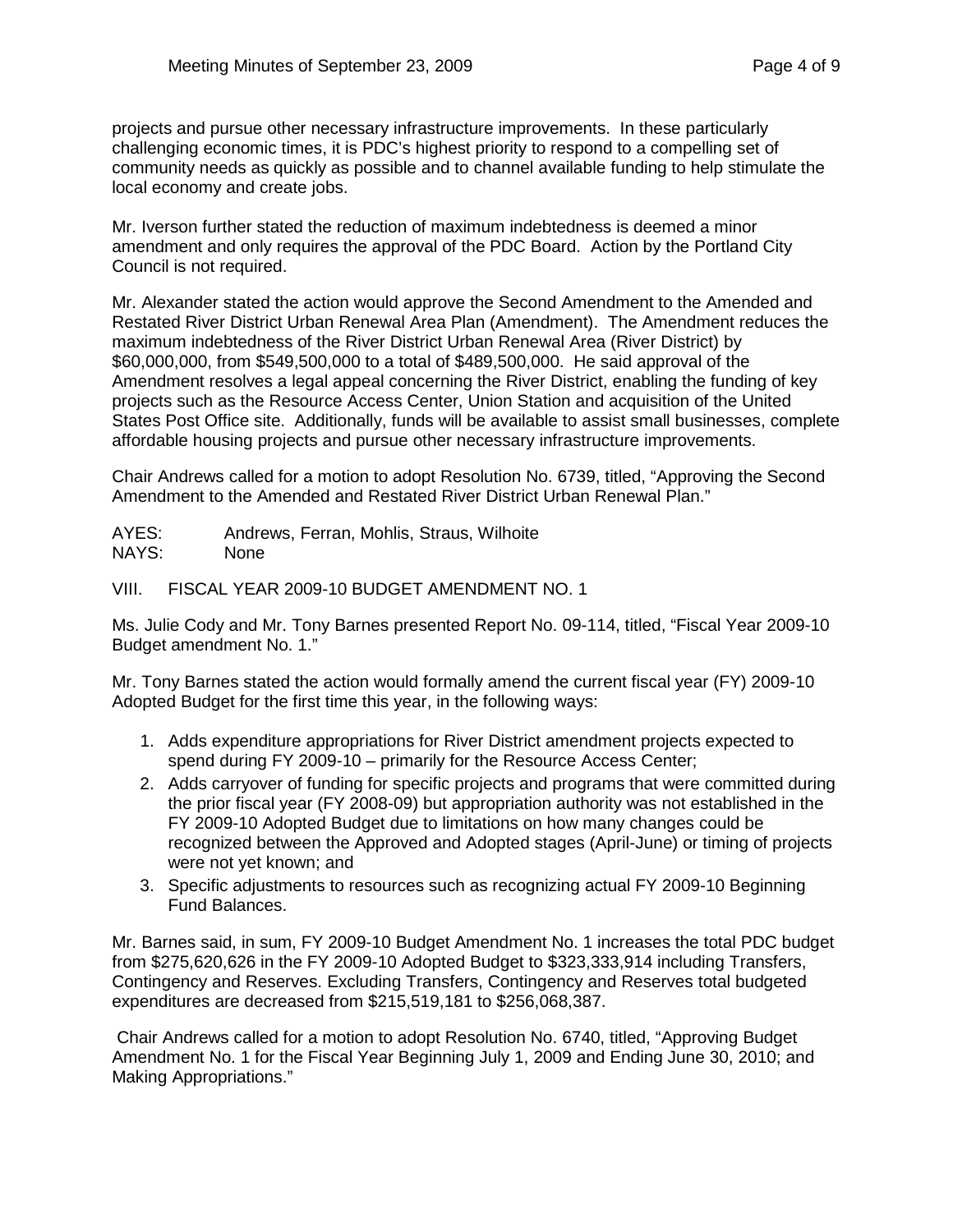Commissioner Wilhoite moved and Commissioner Ferran seconded the motion to adopt Resolution No. 6740.

AYES: Andrews, Ferran, Mohlis, Straus, Wilhoite NAYS: None

IX. REQUEST THAT CITY COUNCIL APPROVE REVISIONS TO POLICIES AND PROCEDURES RELATED TO THE ADMINISTRATION OF THE ENTERPRISE ZONE PROGRAM TO IMPROVE EFFICIENCIES

Mr. Patrick Quinton and Ms. Sierra Gardner presented Report No. 09-115, titled, "Request that City Council approve revisions to policies and procedures related to the administration of the Enterprise Zone Program to improve efficiencies."

Mr. Patrick Quinton stated since the creation of policies that standardized E-Zone requirements, adopted by City Council in 2002, over thirty-five (35) companies have invested an estimated \$437 million while retaining and creating 4,300 jobs and generating over \$5,000 in Community Contributions and Workforce Training grant funds. He said as part of the E-Zone's 10-year redesignation, authorized by the State and adopted by City Council in 2008, a new streamlined policy was adopted. This has resulted in two active policies guiding two types of E-Zone contracts:

- 1. The **N/N E-Zone program** was adopted by City Council in 1996 and sunset July 1, 2007. The *N/NE Enterprise Zone Investment Strategy* sets guidelines for contracts that remain active under that policy until those contracts expire. Contracts under this policy will remain active no later than 2017:
- 2. The **Portland E-Zone** program was adopted by City Council in 2008 and sunsets July 1, 2018. The *Enterprise Zone Policy* sets the guidelines for contracts that remain active under that policy until those contracts expire. Contracts under this policy will remain active no later than 2028.

Mr. Quinton said the new Portland E-Zone Policy does not recognize companies under the N/NE E-Zone Investment Strategy and vice versa. Therefore participating E-Zone companies and their contributing funds remain separate under their relative designations. Although the missions of both grant funds are similar, they are administered differently and are dispersed differently. Community Contributions provides grant funding to a broad array of local workforce training providers and grants funds towards small business expansions. The Workforce Training and Business Development fund provides training grants to local training providers to train people who will then be hired by participating E-Zone companies and provides grants to local firms that are creating jobs. As part of the 2008 reauthorization of the E-Zone program, the PDC Board of Commissioners adopted Resolution 6604 which authorized WSI to administer the workforce training portion of the funds. The transfer of funds adopted by this resolution would allow WSI to manage all Workforce Training funds under the current contract.

Ms. Gardner stated the action would authorize the Portland Development Commission (PDC) Enterprise Zone (E-Zone) Manager to request that City Council transfer funds from the North/Northeast (N/NE) E-Zone Community Contribution fund into the Portland E-Zone Workforce Training and Business Development fund, as well as disperse future collectable Community Contributions funds consistently with the Portland E-Zone Workforce Training and Business Development funds, and rescind the provisions set forth in City Council Resolutions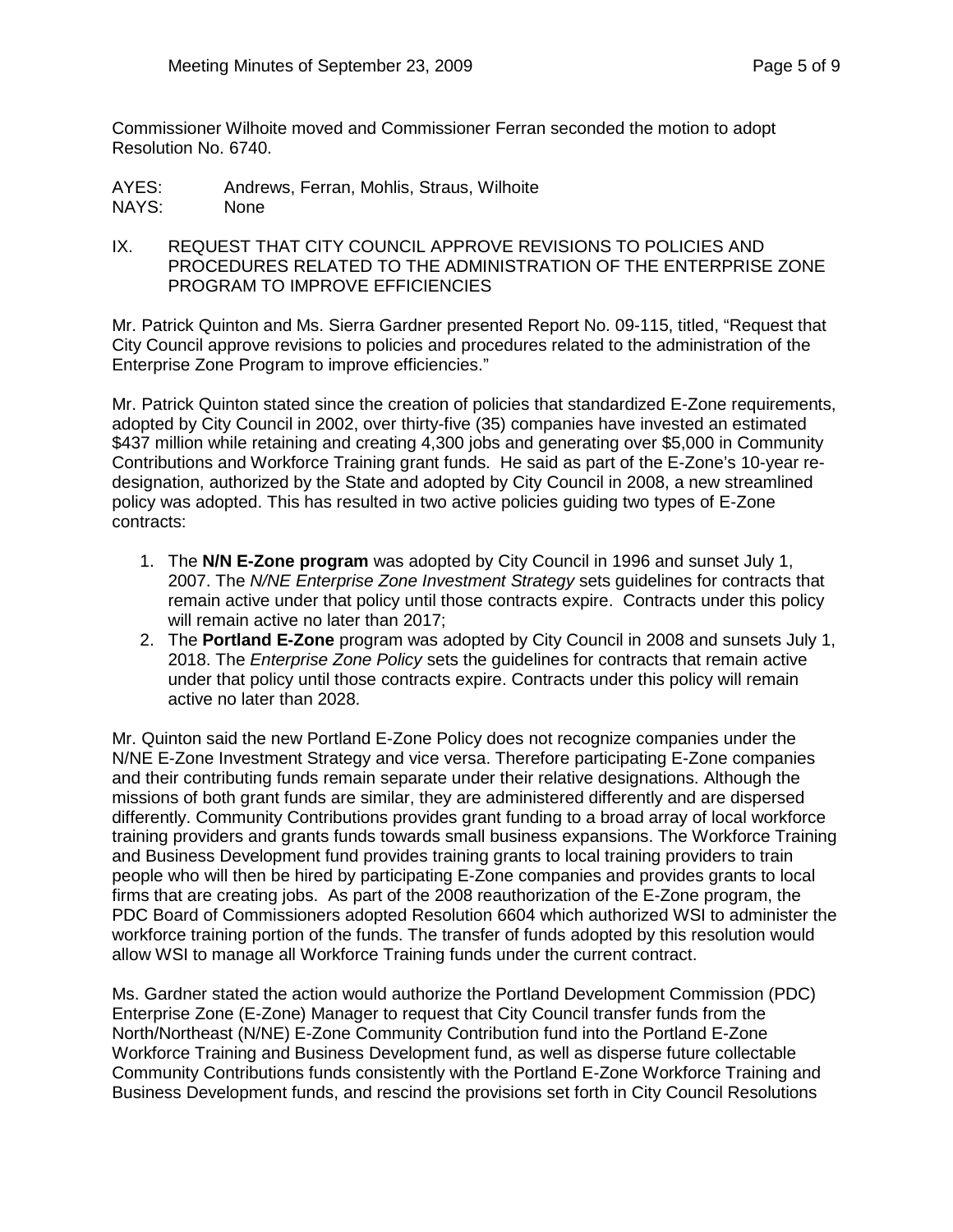35951 and 35773 as they relate to Community Contribution. She said since 1986 the City of Portland has sponsored PDC management of the Enterprise Zones. For each E-Zone, City Council adopts a policy by resolution, creating program guidelines and allowing for additional requirements. The City Council adopted and received designation for the N/NE E-Zone program in 1986, and re-designation in 1996. The Portland E-Zone was designated in July 2008. While applications are no longer accepted for the N/NE E-Zone designation, there remain 34 active contracts guided under its policy, the last of which expires no later than 2017. The new Portland E-Zone is presently accepting applications. There are currently 34 companies participating in the Portland E-Zone.

Ms. Gardner further stated the N/NE E-Zone Investment Strategy policy, adopted by City Council through Resolution No. 35506, contains provisions for a Community Contributions fund, which is funded through participant company fees and is dedicated to workforce training and business development. The current Portland E-Zone Policy also contains provisions for a similar but distinct Workforce Training and Business Development fund. She said the proposed actions will streamline administration, enhance efficiency, and maximize public transparency. Consolidation of the Community Contribution Fund and the Workforce Training and Business Development Fund will serve the Portland E-Zone Policy and the N/NE E-Zone goals of providing workforce training and creating funding mechanisms to stimulate employment opportunities through the growth and development of local firms and community-based businesses.

Ms. Heather Ficht representing Work Systems Inc. explained the changes WSI has made in their reporting system and emphasized the importance of training people for the right positions. Positions those companies who are hiring in N/NE need in order to remain competitive in the market place. She said the training needed is tailored to each company's specific need.

Mr. Roan Hobbs, Controller for Service Steels, stated they are almost ready to invest \$3 million in additional capital improvements which will lead to approximately twenty jobs immediately. He stated in addition, they are anticipating continued growth in the military and ship building industry which could lead to possible twenty-sixty new fulltime positions. He said adequate training is very important as it will enable them to locate employees with the skills necessary to be successful.

Ms. Sheila Holden expressed concern regarding the proposed changes and stated inadequate reporting from WSI. led to the change in the program originally. She said she was one of the original people asked to become involved with the program and the allocation of funds for training of minority and women in their community. She encourage the Board to continue discussion with WSI and the members of the North/Northeast (N/NE) E-Zone Community Committee before any changes are made to the program. She said she would like to see better accounting and reporting of their successes and a clear explanation of how WSI will be successful and will not repeat past mistakes.

Chair Andrews said he looked forward to continuing conversations regarding the proposed changes and directed staff to initiation the discussions and come back to the Board soon.

### X. PDC NEIGHBORHOODS: AN OVERVIEW OF URBAN DEVELOPMENT'S NEIGHBORHOOD DIVISION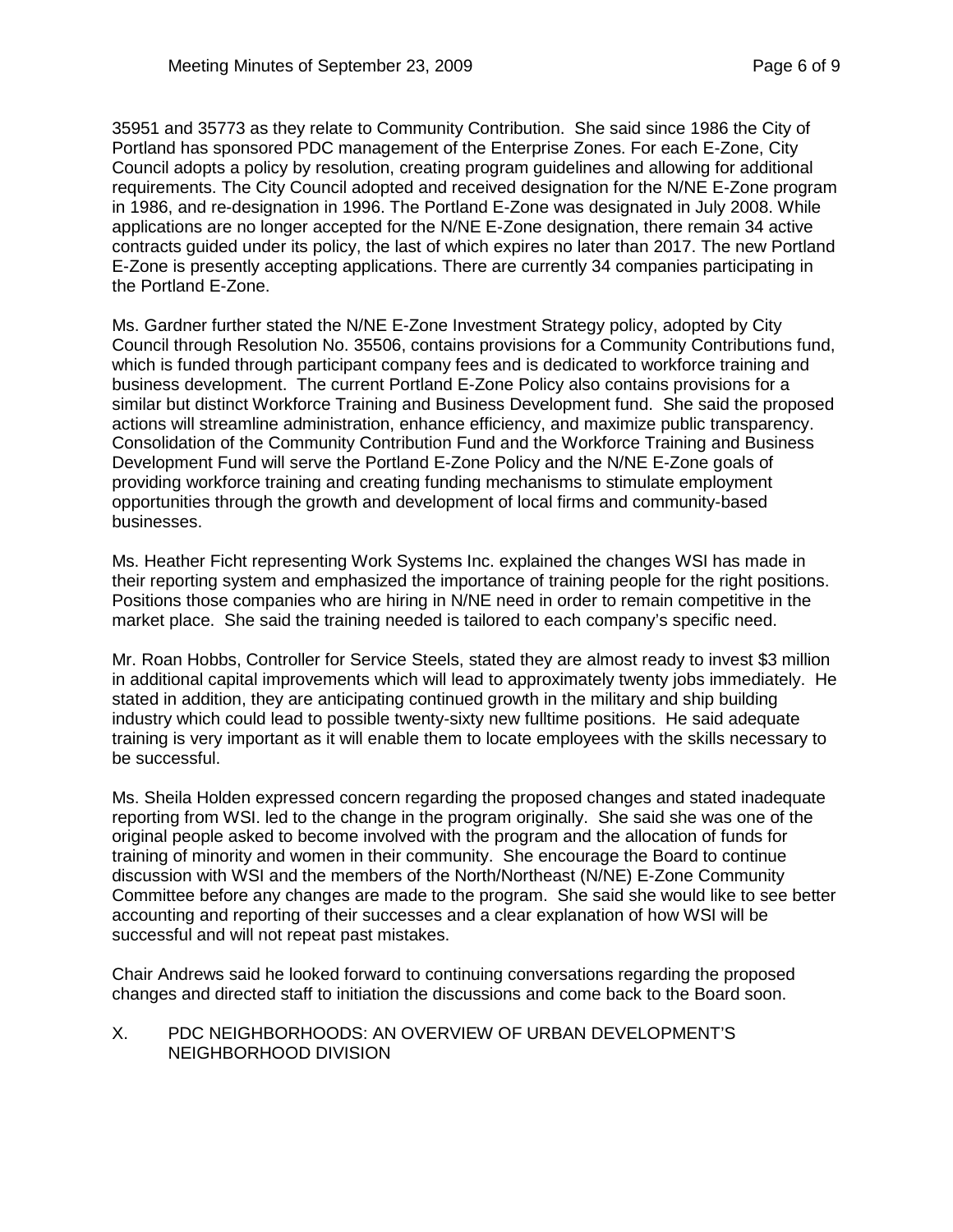Ms. Erin Flynn and Mr. Byron Estes presented Report No. 09-116, titled, "PDC Neighborhoods: An Overview of Urban Developments Neighborhood Division."

Ms. Erin Flynn stated the Portland Development Commission's (PDC's) recent reorganization created a unique opportunity to refocus our efforts within the City's diverse neighborhoods. A new Neighborhood Division was created within the recently formed Urban Development Department. This Division is charged with implementing PDC's strategic initiatives in the neighborhood-based Urban Renewal Areas, including Gateway Regional Center, Interstate Corridor, Lents Town Center, and the Martin Luther King Jr. Boulevard portion of the Oregon Convention Center. In addition, the Division is responsible for implementation of key parts of the newly adopted City of Portland Economic Development Strategy, with a priority focus on small business, neighborhood commercial districts, and family-wage job creation. With a more robust delivery structure for the neighborhoods, PDC is poised to provide relevant and prioritized services and investments to Portland's neighborhood residents and businesses. This report is an informational briefing on the Division's new structure and program development to date.

Mr. Bryon Estes stated he would present a review of the organizational structure, key work programs and initiatives, and a discussion of where the Division is heading strategically. He said recent polling data indicates strong backing for PDC's work to create and retain jobs, support small businesses, and increase the quality of livability in the neighborhoods. There has been particularly strong support for creating family-wage jobs and for PDC's popular Storefront grant programs. This data helps support PDC's new direction and validate the creation of a dedicated team of experts focused on neighborhoods. PDC is implementing this holistic approach. Working closely with a wide variety of internal staff, knowledgeable experts from other bureaus, and stakeholders in the neighborhoods, PDC is making real progress in connecting with neighborhood residents and businesses in the furtherance of our shared strategic goals. Streetscape work, storefront grants, business loans, redevelopment assistance, and strategic planning are being deployed in a coordinated and efficient way. One positive result already of this approach has been the openness these neighborhoods have had to significant new initiatives, including the recent approval of \$175 million in new future indebtedness in the Lents Town Center.

Mr. Estes said in order to efficiently manage through these changes, support implementation of the City Economic Development Strategy, and focus resources more effectively; the Neighborhood Division has been organized into three sections:

• *North/Northeast* focuses on the Interstate Corridor and the Martin Luther King Jr. Boulevard portion of the Oregon Convention Center Urban Renewal Areas;

• *South/Southeast* works in the Lents Town Center and Gateway Regional Center Urban Renewal Areas; and

• *Community Economic Development* administers a number of general fund programs, including the Economic Opportunity Initiative, the Green Main Streets program, the Small Business Portal project, and the Economic Gardening program.

Mr. Estes said they have designed our work teams to provide for ample opportunity for work across these sections, and indeed, across the entire department, and much cross-fertilization is now underway. There are four primary areas of work that the Division is engaged in. These include: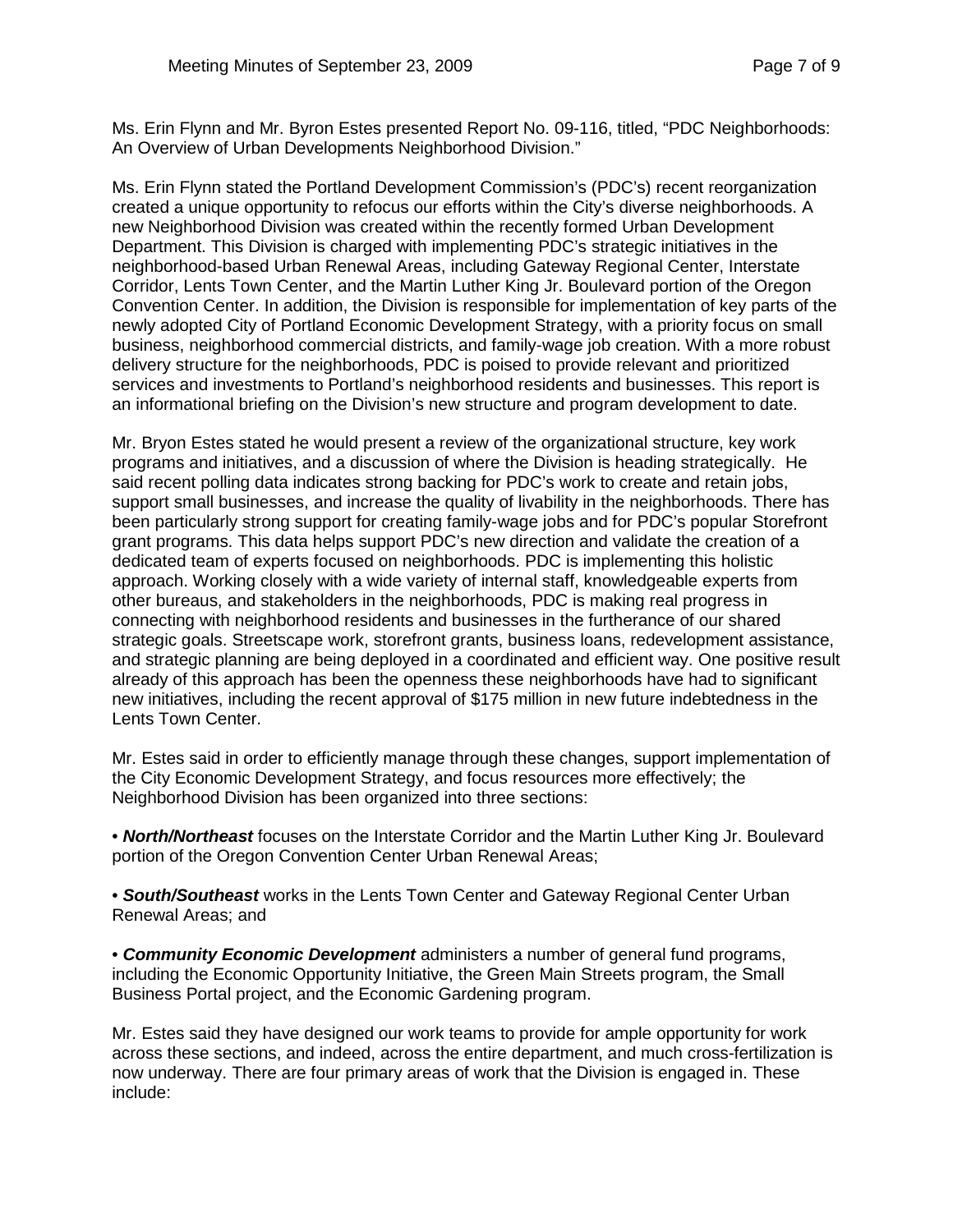• *Commercial District Revitalization*. This is a key focus area where both redevelopment and economic development approaches can be used effectively in targeted areas such as Downtown Kenton in Interstate Corridor and Halsey-Weidler in Gateway Regional Center.

• *Community Economic Development*. The new City Economic Development Strategy spelled out specific priority programs we are now building-out with the goal of support and creation of small business opportunities.

• *Transit-oriented and Corridor Redevelopment*. This work includes our sustainable development efforts and implementation of the adopted Metro 2040 framework.

• *Planning and Strategic Initiatives*. This includes important targeted efforts like the Green Line station area planning in Lents Town Center and the Martin Luther King Jr. Action Plan in Oregon Convention Center.

The Neighborhood Division work plan has a great deal of variety, reflecting the many different neighborhoods we work in. A brief sample of some of this wide variety of projects and programs currently managed by the Division include:

• **Neighborhood Storefront Improvement program**, with an overall budget this year of more than \$1.5 million and in excess of 100 distinct storefront projects underway;

• **Streetscape enhancement projects**, such as the Denver Avenue, Russell Street, and Foster/Woodstock projects now in progress;

• **Community Livability Grant program**, an extremely popular small-scale grant program begun in Interstate Corridor and being considered for expansion in Lents Town Center;

• **Proposed N/NE Plan Amendments**, which could provide additional capital resources for economic development in one of Portland's most diverse communities;

• **92/H mixed-use transit-oriented-development**, a catalyst project immediately adjacent to the new Lents Town Center MAX station;

• **Freeway Land "shovel-ready" project**, part of a larger planning and implementation initiative along Johnson Creek focused on cluster sector job formation; and

• **Central Gateway Redevelopment project**, which aims to provide redevelopment opportunities for job growth in the new Regional Center.

Mr. Estes stated efforts are underway to help ensure that the Neighborhood Division's work is prioritized with emphasis on the job creation goals of the City Economic Development Strategy and in alignment with PDC's Strategic Plan and relevant Urban Renewal Area Plans, and that new opportunities are not missed by a lack of flexibility. Staff are being cross-trained and there is now an expectation that a redevelopment expert should know about business finance loan products and the Streetscape project manager should know about mixed-use redevelopment. The future success of PDC's efforts in the neighborhoods is predicated on continued refinement and feedback from neighbors and stakeholders. We anticipate a great deal of focus around further strategic planning to support lasting commercial revitalization and small business